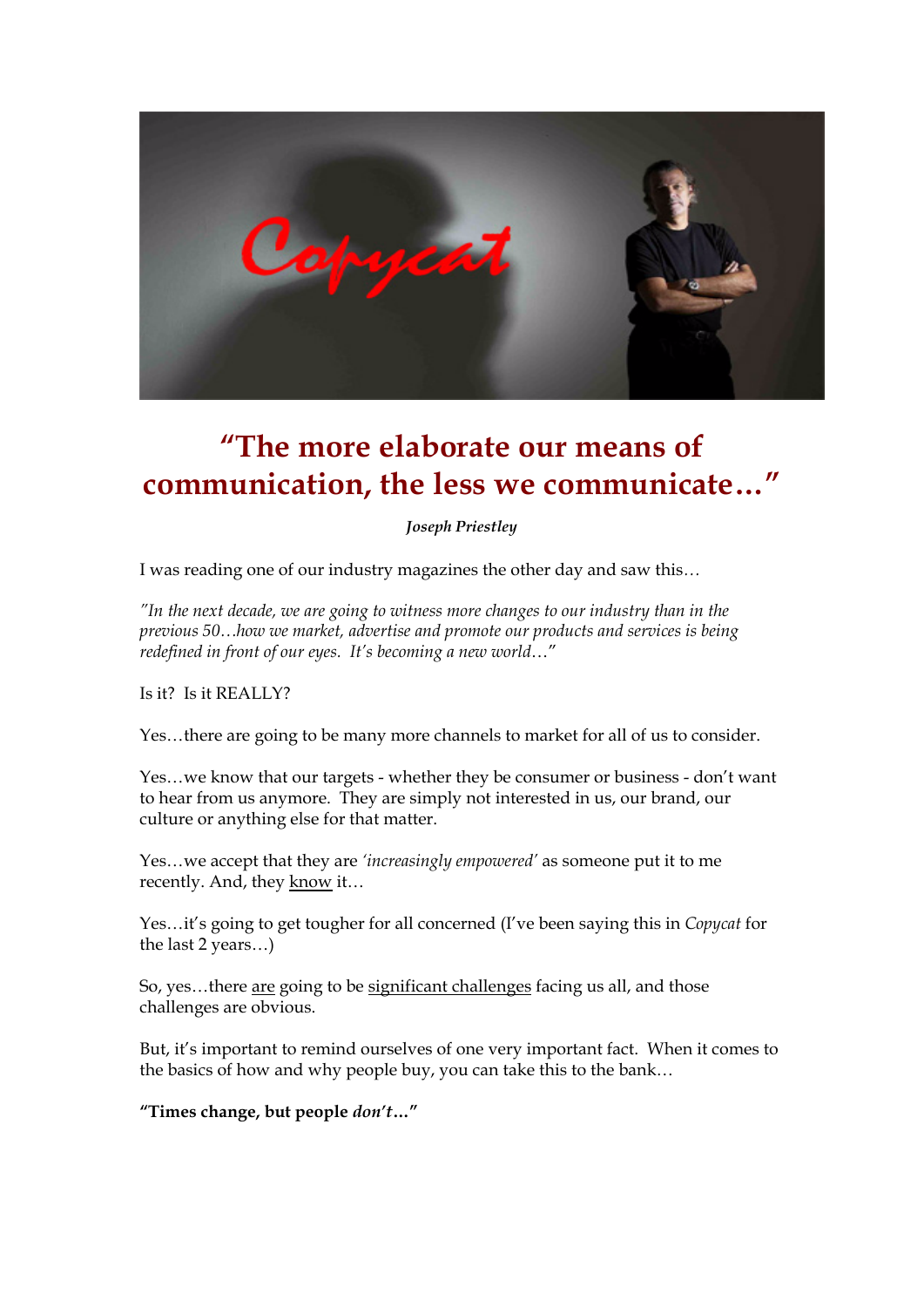So, headlines like the one mentioned above can sometimes allow us to be sidetracked and distracted to matters of the future when there's a much more important fundamental issue that we have to address first.

What happens in the next 50 years or the 50 following - whether we are all using channels that haven't even been thought of yet – is all totally irrelevant, right now, as I see it…

Because, we shouldn't be bothering ourselves with the future, when we have major problems to address, right here in the present.

There's something much more important – and it requires our attention NOW!

#### **How we communicate…**

One thing will remain constant in our business, whatever channel we use. We have to learn how to communicate better.

Because, let's face it, whether you consider yourself to be in marketing, advertising, direct marketing, promotions or anything else for that matter, you're really in the 'communication' business…

When you think about it, what you do - is you try to 'communicate' the major benefits of your products and services to your customers and prospects.

Whether direct, as a client, or in the case of agencies and advisors, on behalf of your clients.

Individuals that possess the skill and talent to 'communicate' relevant and benefit-laden offers to the right target at the right time, will always do well.

Now and in 50, 100, 200 years time…irrespective of anything else….

But, guess what? One thing you have to do well to be successful in the communication business - is to be able to *communicate*.

And, as readers of this column will have heard me say numerous times, not many people in this business *really* know how to do that…

You have to know how to *connect* before you can *sell*. And the best and proven way to do that, is to connect through *relevance.*

But, it's a specialist skill. An art.

And not many people have it. It seems to me that not many care, either.

Surely we should be discussing this vital area a lot more than we are?

Bloody hell, we've even stopped talking properly to each other now.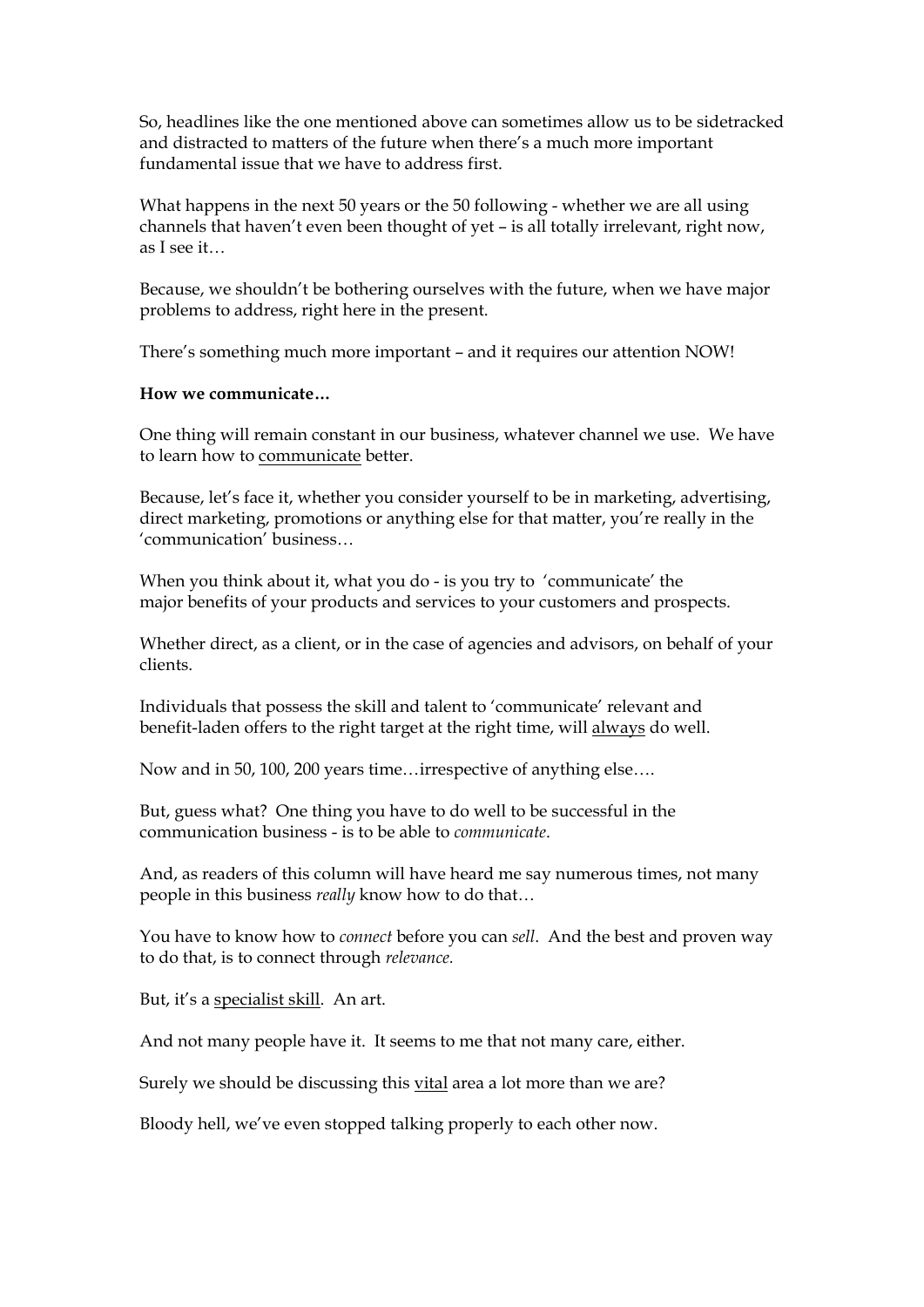We email instead of picking up the phone. We don't worry about grammar or punctuation. No one can spell anymore.

We send text messages with a language that is horrific. And where that culture takes us, is anyone's guess….

One thing I will predict. It's going to put us in even more trouble than we're in already. No doubt in my mind about that.

We have a massive challenge on now, with this economic downturn. The smart and savvy, of course, will start working existing customers a lot harder.

It's a proven way to beat off the chill when the North wind 'doth blow.

And, it's going to blow a gale. *Trust me*…

But, whatever the strategy, to get the best out of campaigns, we have to start communicating an awful lot better. And that, my friends, means understanding basic communication techniques.

How the whole ball of wax really *works…*

Things like:

- · *How to create an ad that pulls.*
- · *How to write an email that cuts through the morass.*
- · *How to write copy that sells*
- · *How to connect.*
- · *How to interest.*
- · *How to persuade and reassure*.
- · *And, how to generate a response…*

All these and many others like them, require skill, knowledge and technique.

*By the way, I cover all these elements and a lot, lot more in my full day Masterclasses-and I'm presenting quite a few from now until the end of the year.* 

*Have a look here - [http://www.andyowen.co.uk/andys-events\\_08.html](http://www.andyowen.co.uk/andys-events_08.html) to see if there's one near you soon…*

*\*\*\*STOP PRESS\*\*\* Dublin, September 18th 2008 - BOOKING NOW… <http://www.andyowen.co.uk/dublin>*

Promo over. Back to the subject matter.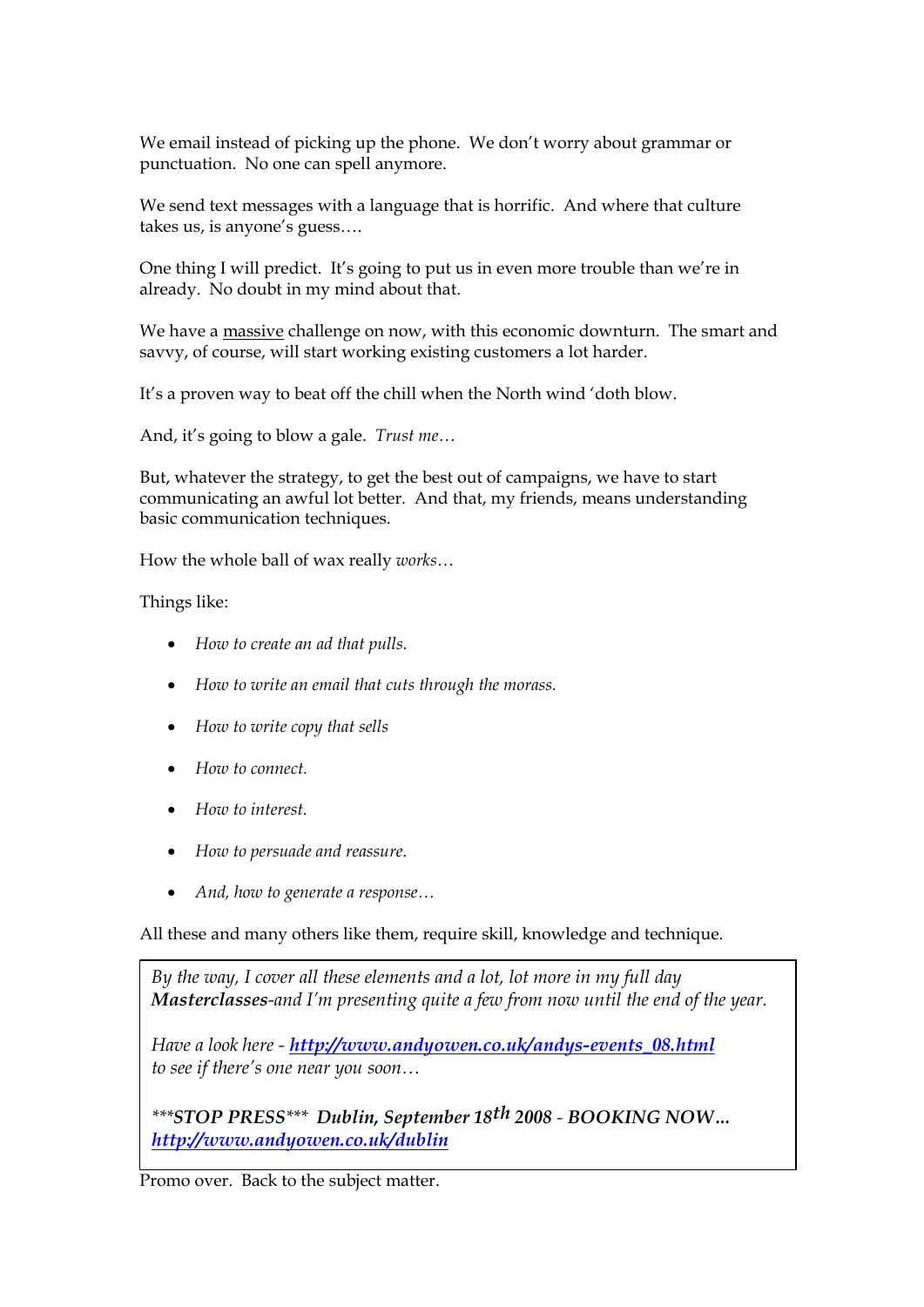Obviously, we can't cover all of these subjects today, so, as this article is called *'Copycat'* - let's take a few minutes to concentrate on one of them.

How to write copy that *sells*…or…how to harness the enormous power of **WORDS** within communication campaigns…

To do that, in my humble opinion, we need to get back to basics and consider some copy *commandments*.

I have literally *hundreds* – but I've selected 10 goodies, picked at random, to talk about here:

## **1. Don't write long rambling paragraphs. Especially the first one. Short and snappy is where it's at. Always has been. Always will be.**

Even when the headline of your letter is a stopper, if your opening paragraph is too long and daunting, 99% of your readers will leave right there.

As Joe Sugarman quite rightly said, the object of the first line of copy is to get them to read the second line…and so on. You have to get the reader into the letter quickly. A big block of copy in the first paragraph is a total turn-off.

## **2. Marketing and advertising is about SELLING. Don't ever forget that.**

But so many do. As I have said many times in this column, don't try and be subtle or clever – or try to entertain. That's not the objective. The objective is to SELL.

As Drayton once said to me *" Your letter is not written as an artistic endeavour. It is written to build your business…"*

## **3. The 4 bases of success in contemporary copywriting are: (a) Connectivity (b) Clarity (c) Benefit (d) Verisimilitude**

(a) You have to connect and quickly. Latest information suggests that readers take only 2.8 seconds to decide whether they are going to continue to read your letter, after reading their name and address, the headline and the P.S. (In that order…)

(b) You have to be clear. If your copy is muddy and confusing, the reader will leave.

(c) People want to know the benefits of your product or service, not the features. Because that's what they buy…

(d) The appearance of truth. Does it look the part? Sound the part?

And *feel* the part?

Once a reader spots an inconsistency, or has reason to doubt something, they're out of the letter in a heartbeat.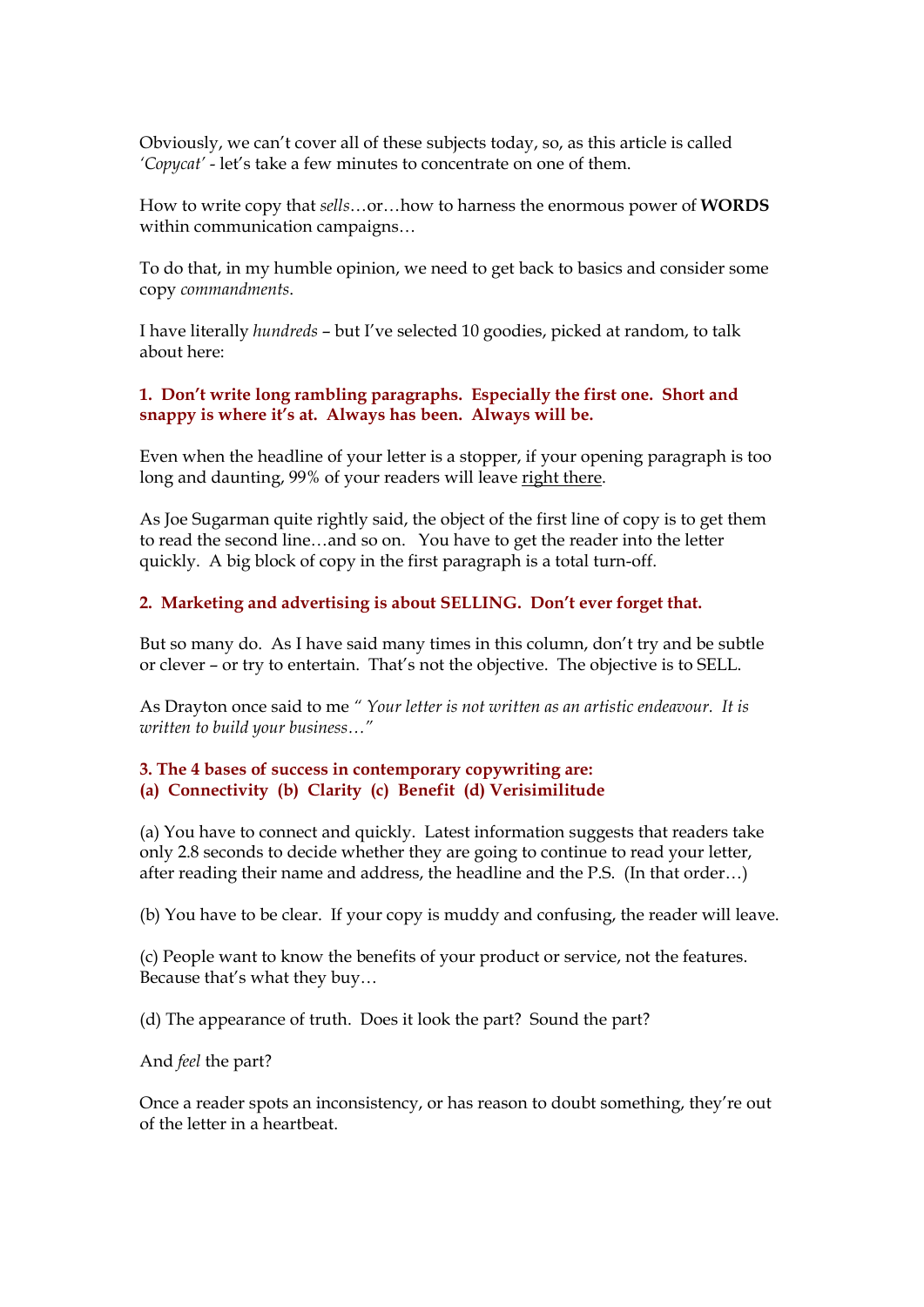## **4. To write effective sales copy, you need to write like you talk. Let your words flow easily and with a natural rhythm. Great letters, when read aloud, sound just like a friend talking to you.**

That's exactly why this copy approach works. Because its warmth and connectivity at reader level, disarms the reader and makes the selling approach more effective.

Here's what the great man had to say about it:

*"I don't know the rules of grammar. If you're trying to persuade people to do something or buy something, it seems to me that you should use their language. The language they use every day. The language in which they think…"* **David Ogilvy**

## **5. Five totally useless words you should never use in your sales copy: (a) Quality (b) Value (c) Service (d) Caring (e) Integrity**

These are all neutral words that have absolutely no place in selling copy.

When we read these words, our eyes glaze over. They make no impression on us whatsoever.

Everyone offers quality and value. All offer great service.

Everyone cares. Integrity is a given.

Those of us in the real world, know this is total bollocks.

Very few companies offer anything of the sort. Quite the opposite, in fact.

Everyone of those 5 words can be replaced with something more meaningful.

Think about it…

## **6. You should always fire your biggest gun first - the headline - and it must contain a benefit and a relevance to the reader. If it doesn't, then 9 out of 10 readers will stop reading your letter or ad right there.**

How many times does this have to be said before the penny drops?

Every day, millions of pounds is wasted on ads that forget this vital commandment. Your offer must be in the headline. If it isn't, why should anyone read on?

The late great John Caples said:

"*What good is all the painstaking work on copy, if the headline isn't right? If the headline doesn't 'stop' people, the copy might just as well be written in Greek…"*

## **7. If there is no offer - there will be no SALE. More important than ever, now.**

Give them something. If you don't, they'll go to someone who does.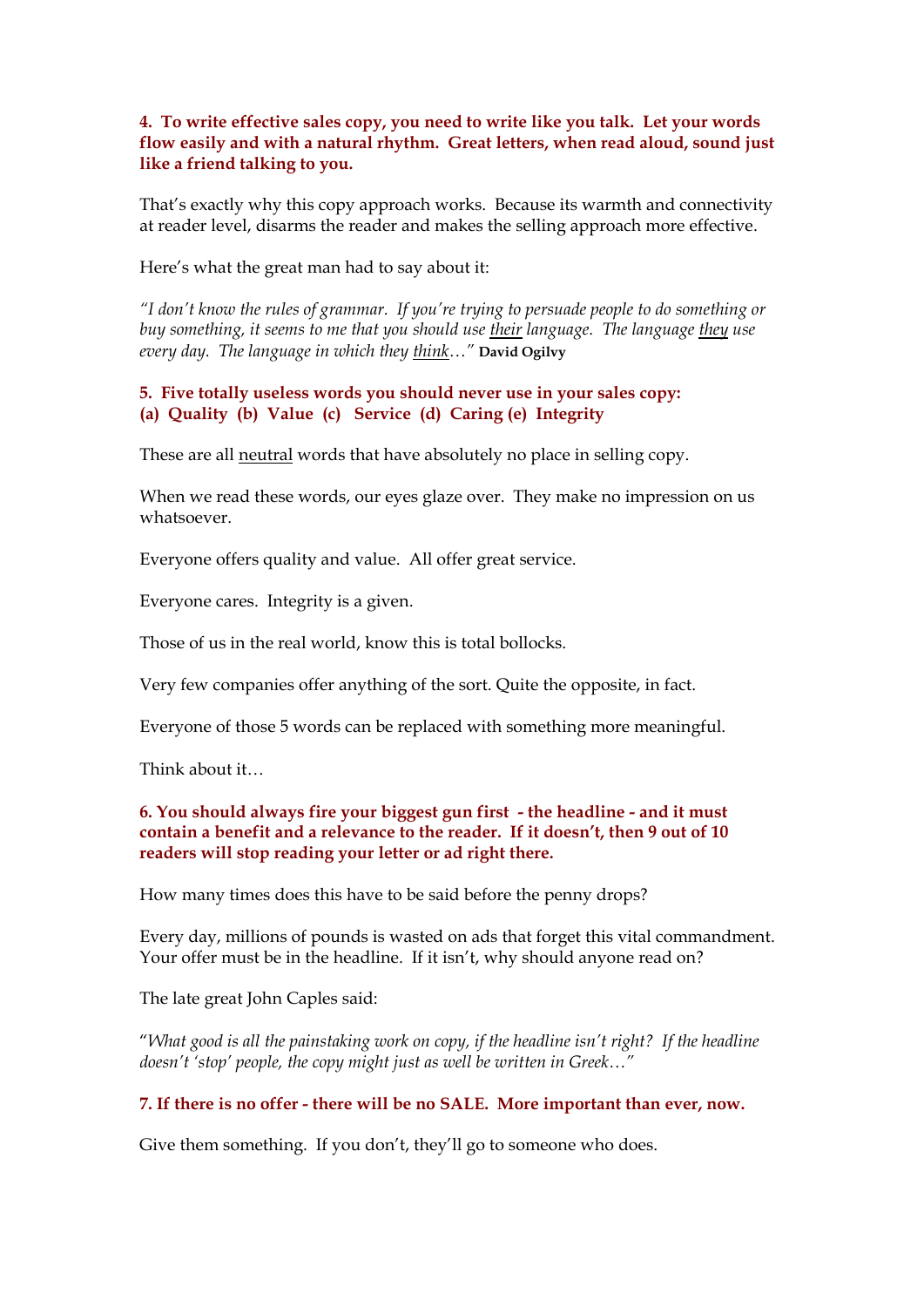It doesn't have to be 50% OFF. It could be added value – like a gift or free delivery or a million other things. But there has to be something of value.

Ignore this at your peril.

#### **8. Don't have dinosaur views about long copy. It's not about long or short. It's about interesting or uninteresting.**

Get your head out from up your wotsit and start testing. Then you will know.

If you take 2 pages to write something that should be on one page – you will lose the reader because you'll be rambling. If you need 2 pages to sell something and you cram it on one, your layout will be unattractive and you'll lose them as well.

### **9. Don't forget the vital importance of effective punctuation. Commas, dashes colons, underlines, parentheses and others are all essential weapons for the knowledgeable writer.**

This is absolutely essential. Good use of punctuation allows the writer to control the pace of the selling delivery. The pros have known this for decades.

The comma is my best friend. I take it everywhere with me.

### **10. The most important word in the copywriter's armoury is YOU. The second one is FREE. This will never change until the world stops turning.**

Do you know some people are still afraid of FREE?

I still have conversations about it. *"Could damage our brand" "Not our image".* And other crap like that.

These are the same cretins who want to spend 75% of the message delivery talking about who they are, how long they've been in business and how many of this and that they have - and other useless stuff.

When they should instead, be telling the reader the benefits that he or she will enjoy as a result of all these things.

A *massive* difference.

OK playmates, I'm done.

Except, I can't sign off without commenting on this…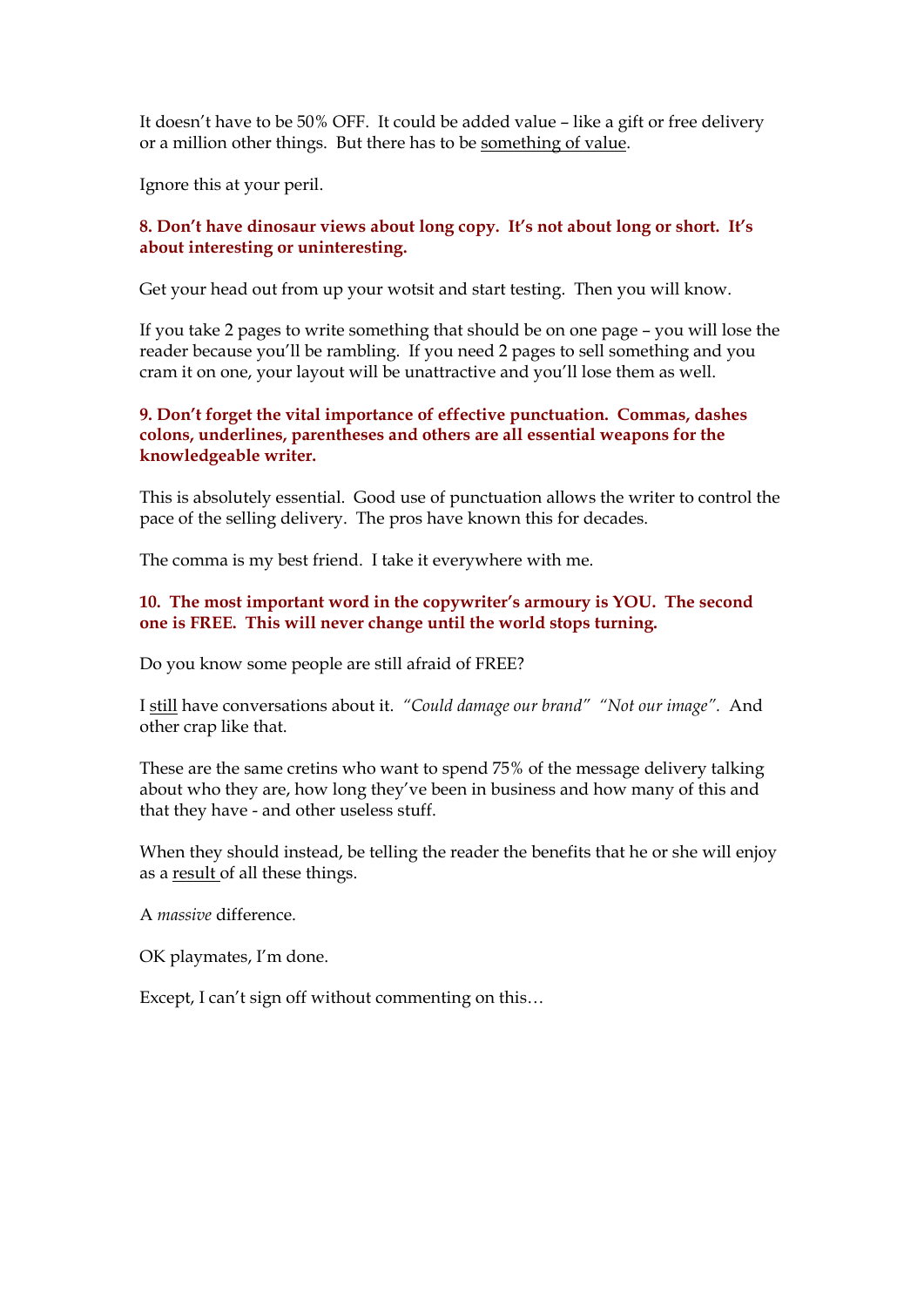

## **The Direct Mail Seed Box Campaign**

Did you receive this in the last week or so?

Oh my God, how bad is it? It's the biggest load of tosh I think I've seen in years.

I bet it has cost a tidy sum to create as well. Which, in my humble opinion, is a criminal waste of time and money. Because it will never achieve the objectives in a million years…

I have spoken with at least a dozen people in our business in the last few days that have received this - and everyone – bar *none* - feels the same.

It was created to promote the use of direct mail. All these small booklets contained details on various elements of a direct mail campaign.

Do they think that people will actually *read* these booklets? Do they?

I'll tell you this, it will actually damage the direct mail story, not encourage people to use it. It's already doing it. The laughter is coast to coast…

Do you know when I managed to open it -damaging it in the process - all the little booklets that were supposed to be neatly lined up, were all loose in the box!

Are we surprised, when you consider who delivered it?

…you couldn't make it up…

Just *stunningly* bad.

Give me half the budget wasted on this and I would deliver 100 times more benefit, for the Royal Mail, using a simple well-written letter and a small brochure in an overprinted envelope.

Bet you I never get the call…

*See you next month, when the whole article will be devoted to probably the greatest writer our business has ever produced – the incredible Bill Jayme…*